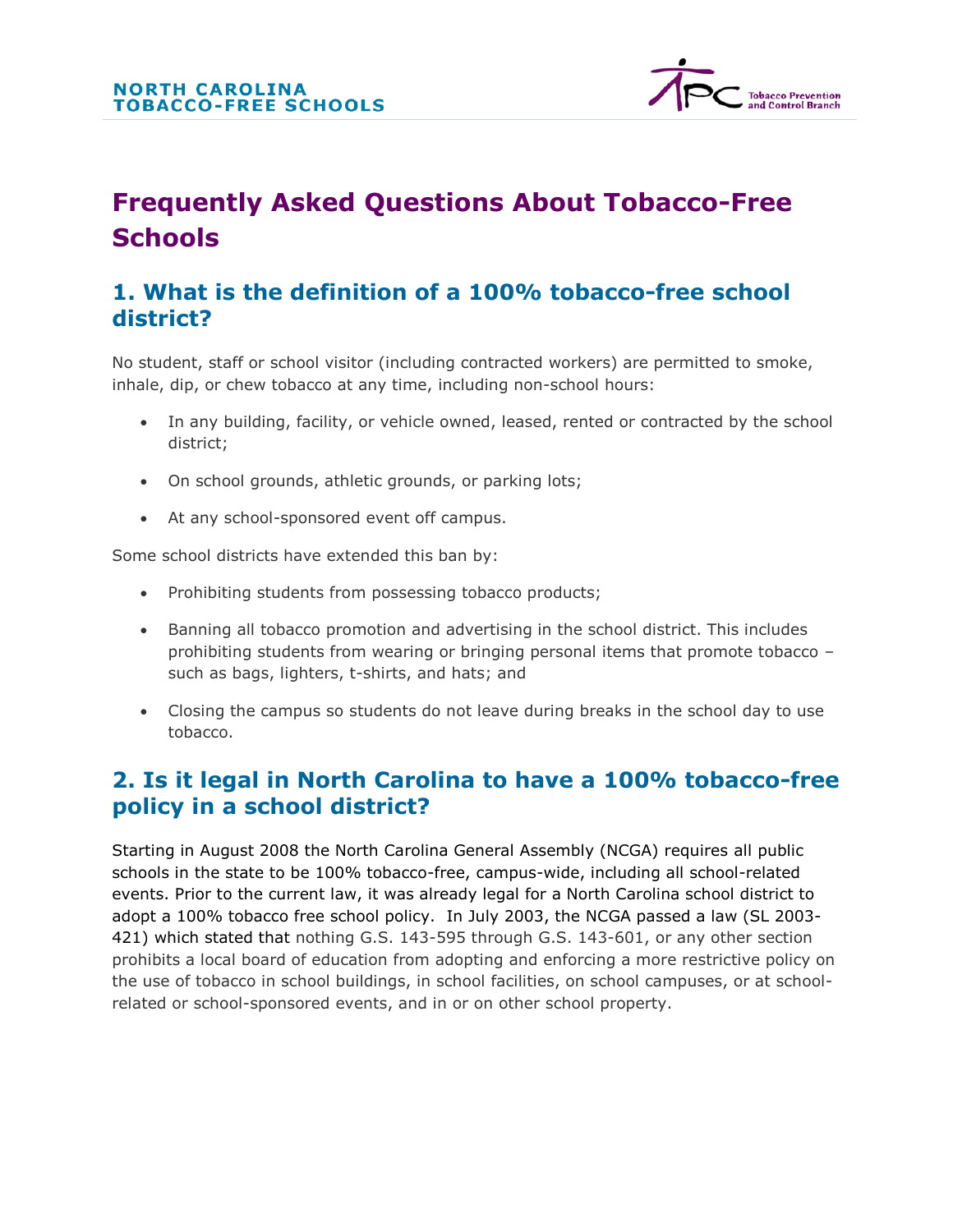

## **3. We are mostly tobacco-free, so what will be gained by going 100% tobacco-free?**

- Exposure to secondhand smoke even a little secondhand smoke is dangerous. It is a known carcinogen (causes cancer). As little as 30 minutes of exposure to secondhand smoke can affect the coronary arteries of healthy, young nonsmokers. It causes acute and chronic respiratory disease and causes or exacerbates asthma, ear infections and upper respiratory infections – primary causes of school absence.
- Asthma is a major cause of school absenteeism. Reducing secondhand smoke as an asthma trigger will result in reduced absenteeism.
- Positive adult role modeling for students is critical to send a message to our youth that is consistent with the tobacco use prevention curriculum taught in the classroom.
- A 100% tobacco-free school policy will help establish a tobacco-free norm.

A tobacco-free policy prepares students for the realities of an increasingly tobacco-free world – one where tobacco use is prohibited at worksites, in restaurants, on airplanes, in malls and other places.

#### **4. With the current teacher shortage, will we risk losing staff that might be tobacco users?**

In talking to personnel at the school districts that have adopted a 100% tobacco-free policy, teacher attrition is not an issue. Most human resources personnel tell us that teacher recruitment and retention issues are related to local supplements, geographical location and family situations – not to the implementation of a tobacco-free school policy. Furthermore, anecdotal information from administrators in tobacco-free school districts suggests that many job applicants want a tobacco-free work environment, and view this policy as an asset.

#### **5. What are the benefits of offering cessation programs for staff?**

Experience shows that employees from school districts adopting a 100% tobacco-free school policy often use this as an opportunity to cut down their tobacco use or quit. This can lead to decreased absences due to tobacco-related illnesses, decreases tobacco related health care costs, and increases productivity. We strongly encourage school districts to talk with these employees about the kinds of support they may need to be successful in quitting, and to consider offering these services and resources. For example, a number of school districts have provided financial support for employees to attend smoking cessation classes. Others have offered financial assistance for nicotine replacement therapy. Resources and support to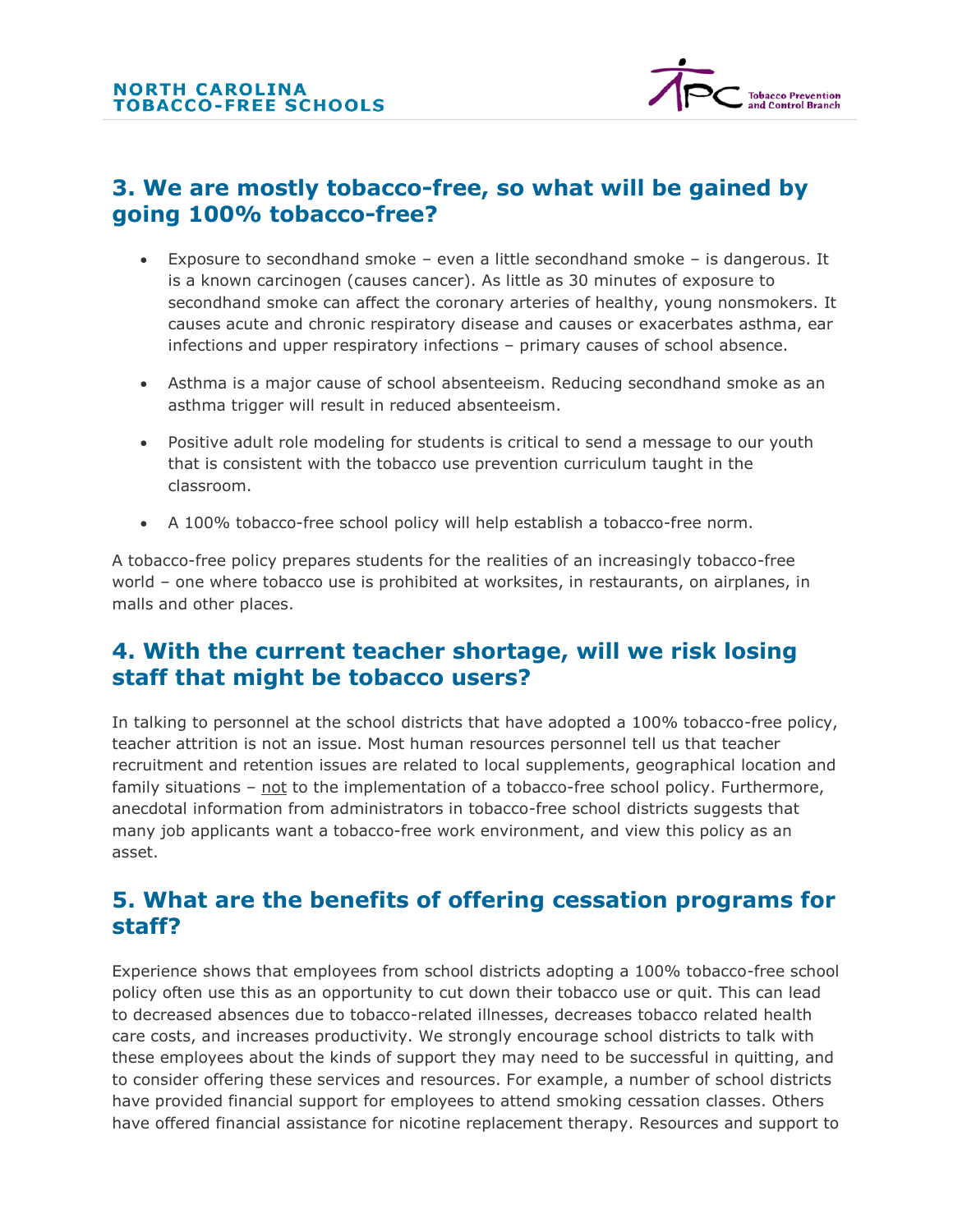

assist employees in quitting should be provided early in the policy development process so that staff are prepared when the campus becomes tobacco-free.

Helping tobacco users on staff who want to quit has many health benefits and potential medical cost savings for employees and the school as an employer. It will also make enforcement easier – as most violators of the 100% tobacco-free policy will be people who are addicted to tobacco. The benefits will be well worth the initial investment. Work with voluntary health agencies, hospitals, health departments, Employee Assistance Programs and other community organizations to identify local resources to support employees who use tobacco and wish to quit.

#### **6. Will we risk losing our adult supporters at athletic events?**

It is highly unlikely that you will lose adult supporters at athletic events. In fact, research shows that you will likely gain six new supporters for anyone who expresses displeasure. Administrators in school districts that have adopted a 100% tobacco-free policy have noted that the vast majority of adults have willingly complied with the tobacco-free school policy during athletic events. This makes sense, as these adults are school supporters and often have children attending the school. They understand and appreciate that school policies, such ones prohibiting tobacco use and alcohol use on campus, are designed to protect the safety of youth and offer a positive environment for students and families. Furthermore, the expectation that an event or a facility is tobacco-free has become more common in many social situations as we have become more aware of the health risks of secondhand smoke. As malls, movie theaters, restaurants and air travel have become smoke-free, we have not seen a drop o ff in patronage. The school policy does not require folks to quit using tobacco; it simply asks them to refrain from tobacco use on school property and at school sponsored events.

#### **7. How do we handle the maintenance staff, construction crews and contractors that come on campus and use tobacco?**

Much like you would handle enforcement of other policies related to use of certain substances on campus (e.g. alcohol) or certain behavior expectations (e.g. non-violence, no firearms). Clearly communicating the policy to firms and companies that contract with the schools is key. Inform potential contractors of the policy in all interviews, and include a notobacco-use clause in all contracts. Include a written statement in the contract that firms or organizations will be charged a cleaning fee if they do not ensure that staff and visitors comply with the policy. In addition, make sure that there is signage on campus communicating the policy.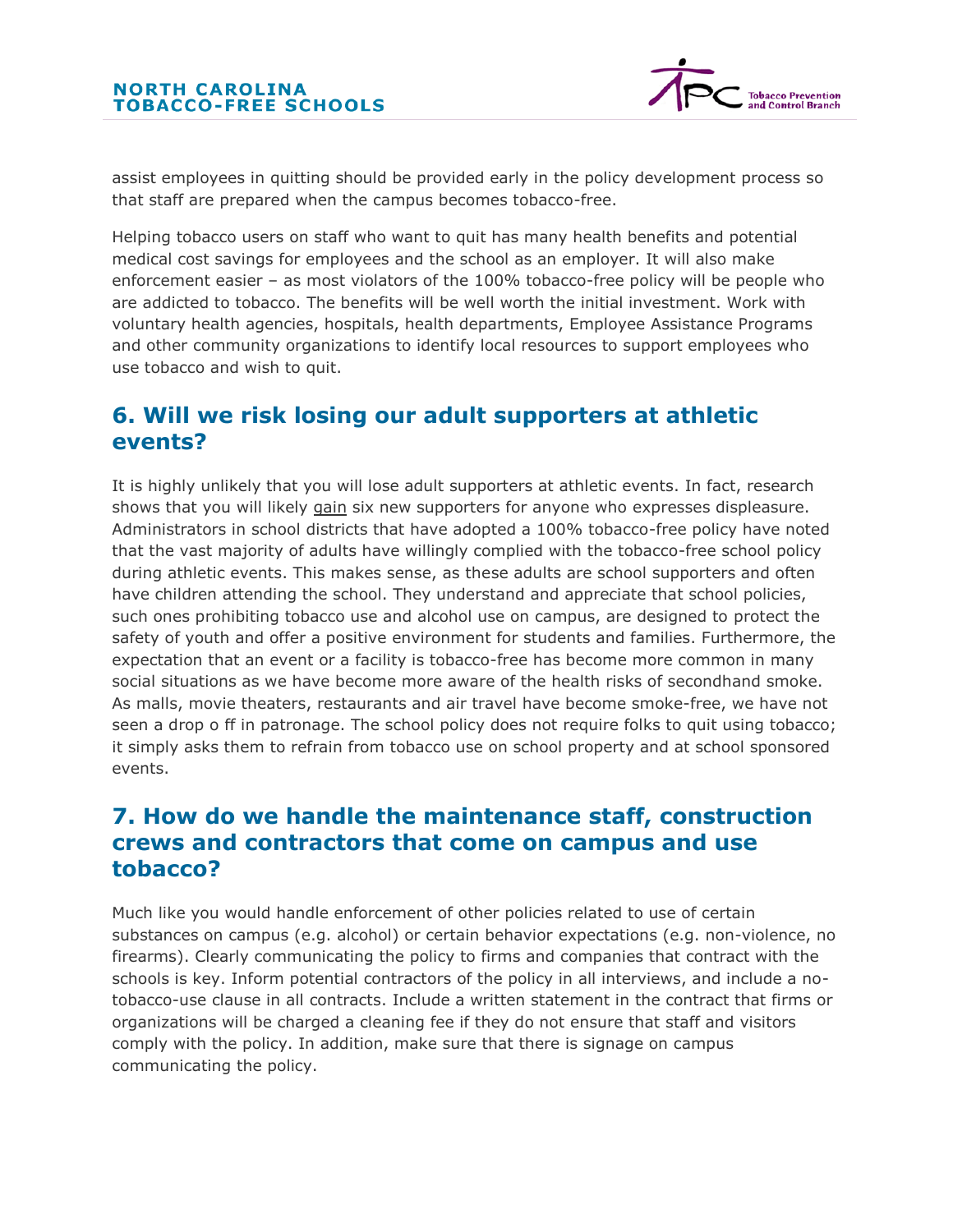

## **8. If we develop a 100% policy, how will we enforce it?**

Experience has shown that early and frequent communication, such as signage, letters home, information in event programs, and announcements during outdoor athletic events, is the key to successfully enforcing the policy. For ideas on how to effectively communicate the policy, see the handout *["Checklist for Communicating a 100% Tobacco](http://tfs.branddelivered.com/communicate/checklist.htm)-Free School [Policy"](http://tfs.branddelivered.com/communicate/checklist.htm)* and *["Event Announcements for 100% Tobacco](http://tfs.branddelivered.com/communicate/announcements.htm)-Free School Districts"*. Both are included in the Tobacco-Free Schools Policy Communication and Enforcement Toolkit. [Contact the Tobacco Prevention and Control Branch \(TPCB\)](http://tfs.branddelivered.com/contactus/index.htm) for a free copy.

We encourage school districts to develop enforcement procedures for the tobacco use policy just as they would for any other policy. A detailed, comprehensive enforcement plan will allow for easier acceptance of the policy and fewer violations. A comprehensive enforcement plan for students, staff and visitors will include the following:

- Consequences for violating the policy;
- Details on how the policy will be enforced (for example: teachers will monitor areas where students gather; school resource officers will patrol stands at athletic events);
- The people who will have responsibility for enforcement;
- Training provided to enforcement personnel; and
- A process for handling complaints and other issues.

School districts that have implemented a tobacco-free school policy offer the following suggestions to enhance enforcement:

- Be positive. Emphasize that being tobacco-free is in the best educational, health and economic interests of all.
- Clearly communicate the policy using a variety of methods.
- Develop a comprehensive enforcement plan and commit to enforcing the new policy consistently. This will send a strong message about the importance of the policy by those who are enforcing it. Expect some people to "test" whether the policy will be consistently enforced.
- Select an implementation date with significance, such as the start of the new school year.
- Allow sufficient time for people to prepare for implementation. Make sure that tobacco users have time to reduce or quit using tobacco.
- Provide everyone with an opportunity to get involved in implementation and enforcement, including tobacco users, students, volunteers, maintenance workers and others.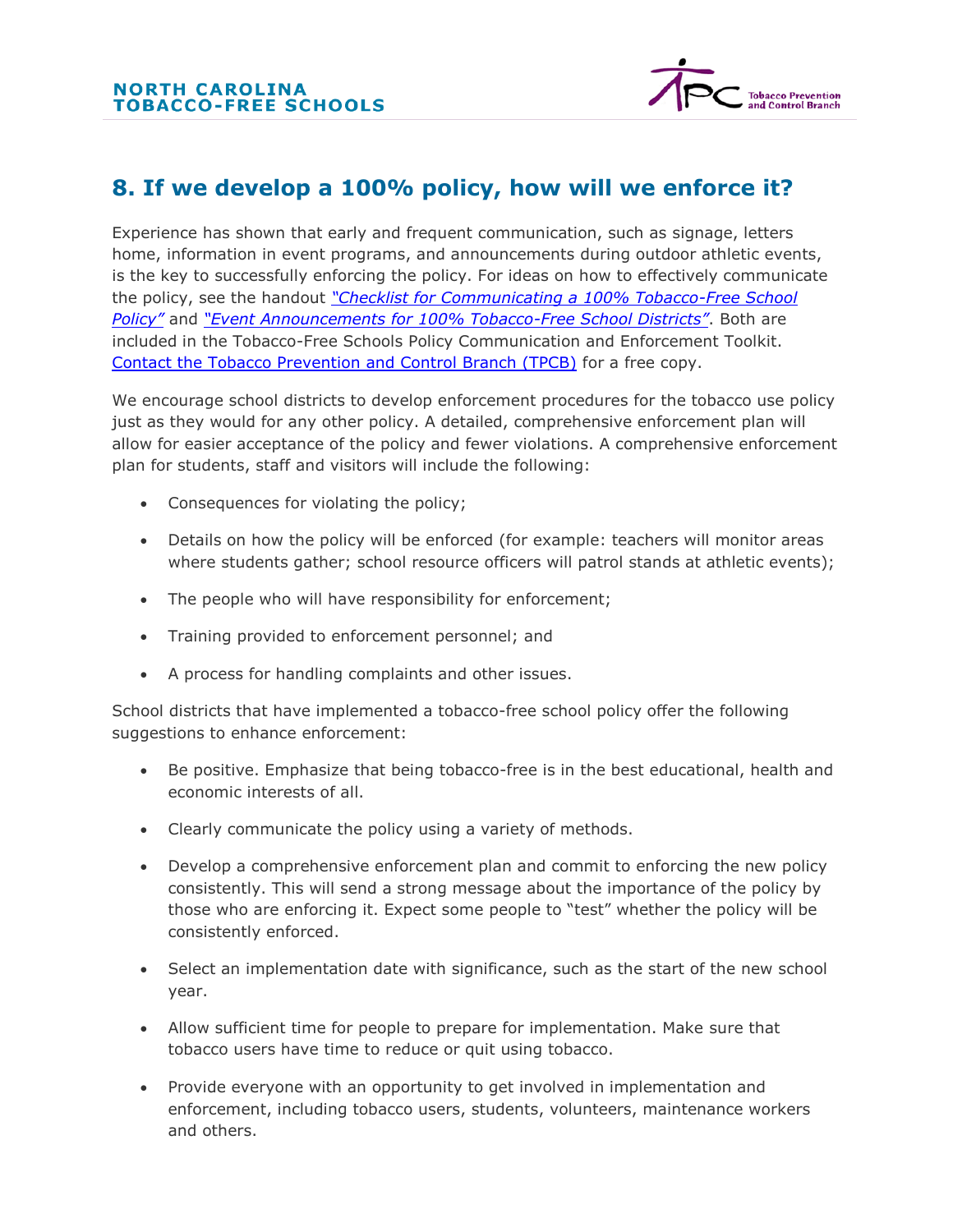

• Ask all staff to assist in communicating and ensuring uniform enforcement of the policy. Organize special sessions to train and educate those who will be taking the lead on enforcement.

For more ideas and strategies for enforcement, [contact the TPCB](http://tfs.branddelivered.com/contactus/index.htm) for a copy of the Tobacco-Free Schools Policy Communication and Enforcement Toolkit. The Toolkit contains a number of handouts – including *"[Common Challenges for School Tobacco Policy Enforcement](http://tfs.branddelivered.com/enforce/challenges.htm)", "[Strategies for Enforcement Problem Solving](http://tfs.branddelivered.com/enforce/probsolving.htm)",* and *["Tobacco-Free School Enforcement](http://tfs.branddelivered.com/enforce/guidelines.htm)  [Guidelines](http://tfs.branddelivered.com/enforce/guidelines.htm)"* and an [in-service training](http://tfs.branddelivered.com/enforce/inservice.htm) that is available to school districts that addresses enforcement.

## **9. Some organizations and employers, including hospitals and government offices, have areas for adult tobacco users. Why should our policy be stricter?**

Schools are a primary place where our children develop healthy or unhealthy habits. Tobacco-free schools provide the optimal learning and social environment for students, and a healthy working environment for staff.

If tobacco use is allowed on campus, the school is supporting an environment that is inconsistent with the tobacco use prevention messages taught in the classroom by allowing students to view adult role models engaging in unhealthy habits. This also exposes students and other staff members to secondhand smoke.

#### **10. What about the argument that it's legal for adults to use tobacco?**

Schools have the authority to develop, adopt and implement policies that are in the best interest of the students and staff. For example, it's legal for adults to use other agerestricted products, such as alcohol. However, allowing adults to use these products on campus is not in the best interest of students; therefore, these products are banned on school campuses. This fact is especially true for tobacco.

Tobacco is a legal product for adults to purchase and use, and a tobacco-free school policy restricts tobacco use **on school campus (and at school events) only.** Adult tobacco users have the option of going off campus to use tobacco. However, students are required to be at school and don't have the right to leave in order to avoid exposure to secondhand smoke.

# **11. Don't teachers have a right to smoke?**

More importantly, youth and non-smoking school staff have the right to breathe smoke-free air. Remember that most adults (approximately 75%) and the majority of young people do not use tobacco products.